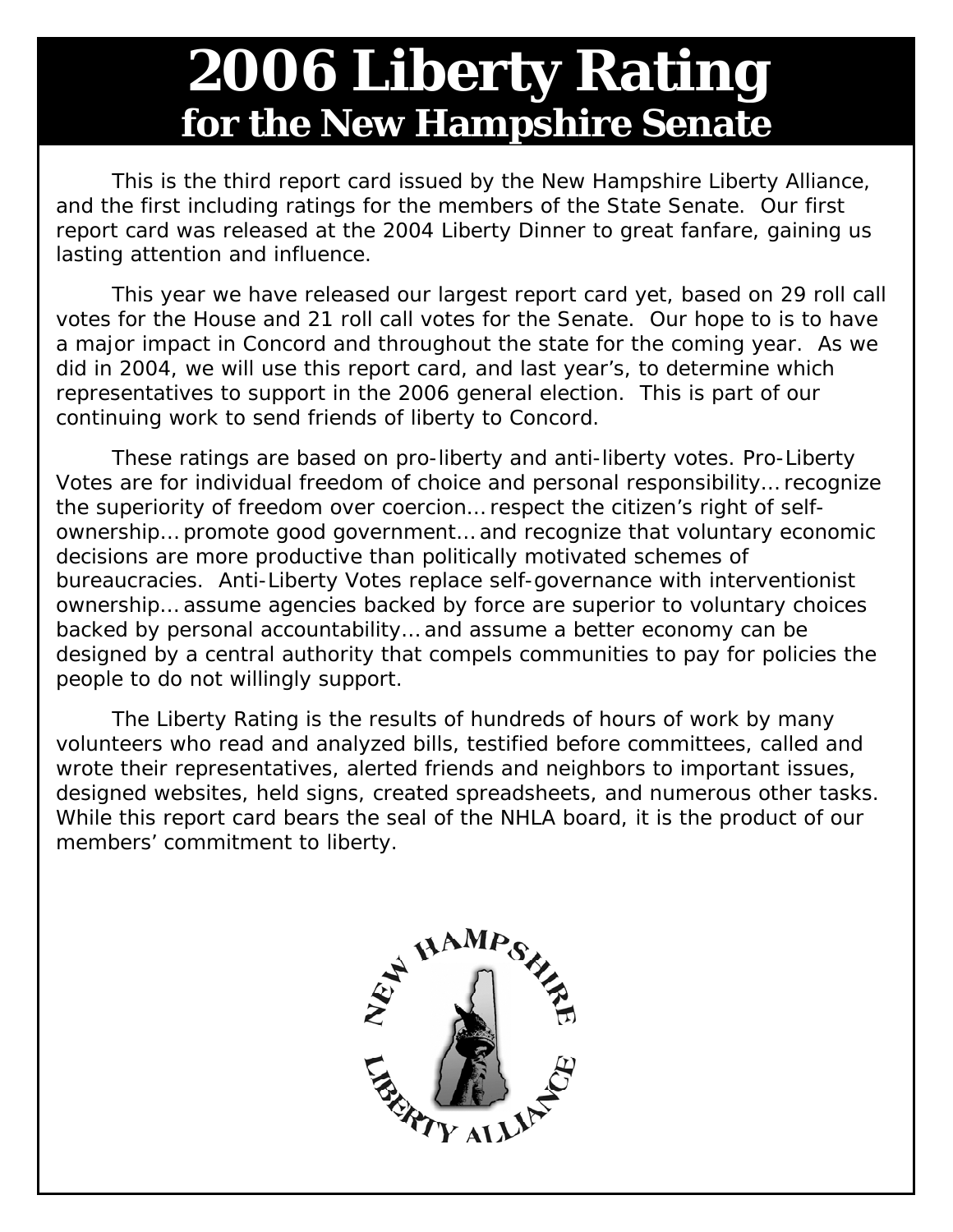## **2006 New Hampshire Senate Liberty Ratings**

| <u>District</u> | <b>Party</b> | <b>Name</b><br><b>Percentage</b> |       | <u>Grade</u> |
|-----------------|--------------|----------------------------------|-------|--------------|
|                 |              |                                  |       |              |
| 1               | Republican   | Gallus, John                     | 76.0% | B            |
| 11              | Republican   | Bragdon, Peter                   | 71.0% | B            |
| $\overline{4}$  | Republican   | Boyce, Robert                    | 66.0% | B            |
| 22              |              | Republican Morse, Chuck          | 63.0% | $C+$         |
| 16              |              | Republican Gatsas, Theodore      | 61.0% | $C+$         |
| $\overline{7}$  | Republican   | Flanders, Robert                 | 57.3% | $C+$         |
| 14              |              | Republican Clegg, Robert         | 56.0% | $C+$         |
| 17              | Republican   | Barnes, John                     | 56.0% | $C+$         |
| 6               | Republican   | Green, Richard                   | 55.1% | $C+$         |
| 19              | Republican   | Letourneau, Robert               | 55.0% | $C+$         |
| 9               | Republican   | Roberge, Sheila                  | 53.0% | $\mathbf C$  |
| 18              | Republican   | Martel, Andre'                   | 53.0% | $\mathbf C$  |
| 10              | Republican   | Eaton, Thomas                    | 51.0% | $\mathbf C$  |
| 2               | Republican   | Johnson, Carl                    | 51.0% | $\mathbf C$  |
| 12              | Democrat     | Gottesman, David                 | 41.0% | D+           |
| $\mathfrak{S}$  | Republican   | Kenney, Joseph                   | 40.0% | $D+$         |
| 5               | Democrat     | Burling, Peter                   | 38.0% | D+           |
| 23              | Democrat     | Hassan, Margaret                 | 38.0% | D+           |
| 21              | Democrat     | Estabrook, Iris                  | 36.0% | D+           |
| 13              | Democrat     | Foster, Joseph                   | 36.0% | D+           |
| 8               | Republican   | Odell, Bob                       | 35.0% | D+           |
| 24              | Democrat     | Fuller Clark, Martha             | 33.0% | D            |
| 15              | Democrat     | Larsen, Sylvia                   | 33.0% | D            |
| 20              | Democrat     | D'Allesandro, Lou                | 17.5% | F            |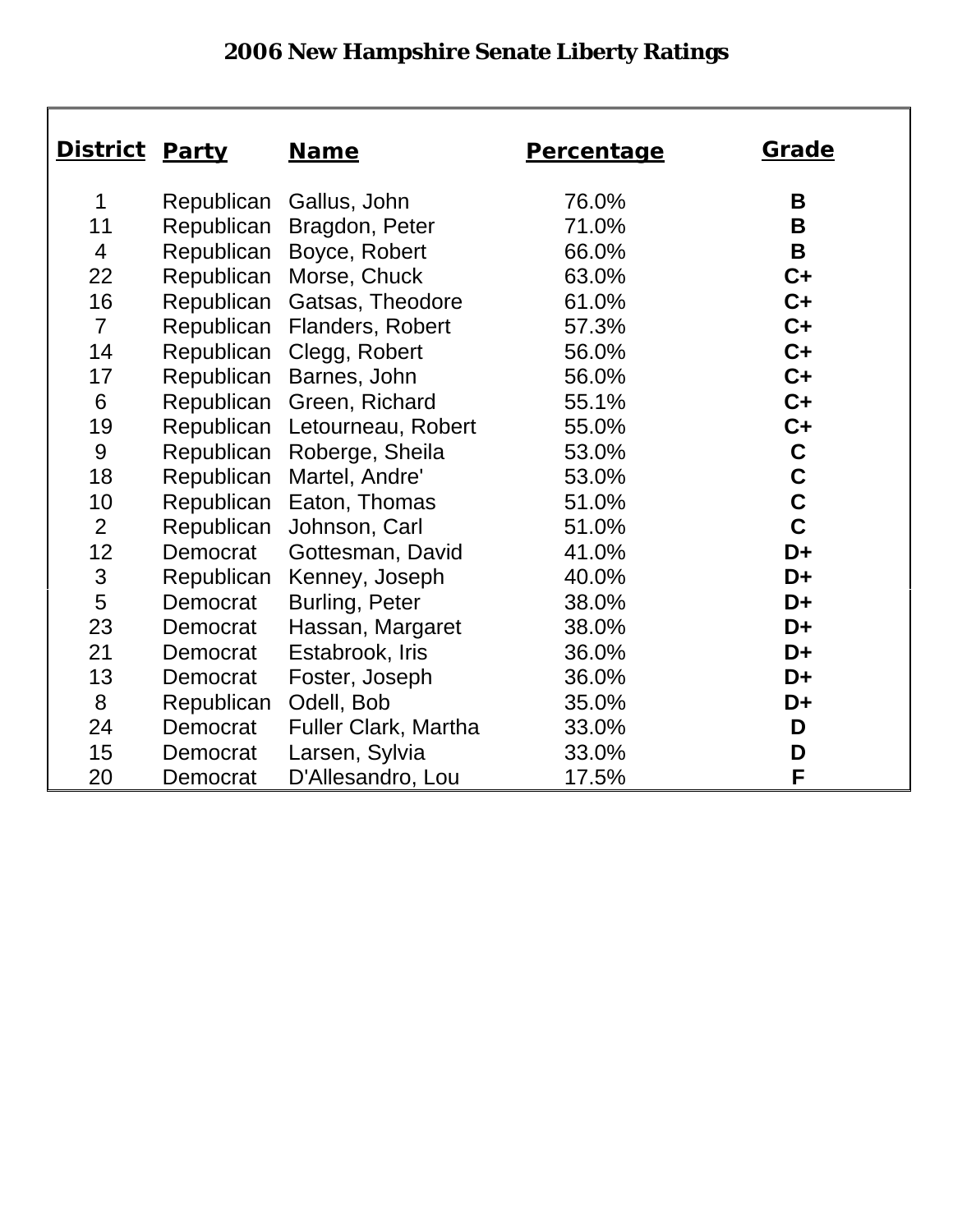| <b>Bill#</b> | <b>NHLA</b><br><b>Opinion</b> | <b>Senate</b><br><b>Vote</b>  | <b>Category</b> | <b>Short Description of Bill</b>                                                                                                            |
|--------------|-------------------------------|-------------------------------|-----------------|---------------------------------------------------------------------------------------------------------------------------------------------|
| CACR30       | Favor                         | Passed<br>$24 - 0$            | PF              | Provides that a person's property shall<br>not be taken by eminent domain if the<br>taking is for private use.                              |
| CACR41       | Favor                         | Passed<br>$16 - 7$            | GG              | Provides that representative districts<br>shall be apportioned according to<br>specified standards.                                         |
| CACR43       | Favor                         | Failed<br>$14 - 10$           | EF              | Provides that the legislature shall<br>determine and define the content,<br>extent, and funding of education.                               |
| <b>HB37</b>  | Oppose                        | Passed<br>$23 - 0$            | EF              | Mandates health insurance coverage<br>for full-time students on medical<br>leaves of absence.                                               |
| <b>HB66</b>  | Oppose                        | Failed<br>$15 - 8$            | EF              | Regulates mandatory overtime for<br>nurses and assistants.                                                                                  |
| <b>HB177</b> | Oppose                        | Laid On<br>Table<br>$15 - 8$  | EF              | Regulates home improvement<br>contractors.                                                                                                  |
| <b>HB406</b> | Favor                         | Passed<br>$17 - 5$            | PF              | Eliminating curriculum reporting<br>requirement for home schools.                                                                           |
| <b>HB678</b> | Favor                         | Passed<br>$23 - 0$            | EF              | Reduces the insurance premium tax.                                                                                                          |
| HB1177       | Oppose                        | Failed<br>$12 - 11$           | PF              | Prohibits smoking in restaurants,<br>cocktail lounges, and certain enclosed<br>public places.                                               |
| HB1222       | Favor                         | Passed<br>$15 - 8$            | GG              | Makes it a class B felony to vote in<br>more than one state at the same<br>election or to vote more than once for<br>any office or measure. |
| HB1335       | Oppose                        | Passed<br>$24 - 0$            | PF              | Grants authority to the governor to<br>call in out-of-state law enforcement<br>officers during a state of emergency.                        |
| HB1452       | Oppose                        | Passed<br>$24 - 0$            | EF              | Mandates insurance coverage for the<br>cost of testing for bone marrow<br>donation.                                                         |
| HB1458       | Oppose                        | Passed<br>$15 - 7$            | EF              | Regulating Landscape architects                                                                                                             |
| HB1506       | Oppose                        | Laid On<br>Table<br>$13 - 11$ | PF              | Requires children 12 years of age or<br>under to wear floatation devices.                                                                   |
| HB1582       | Favor                         | Failed<br>$14 - 9$            | PF              | Prohibits New Hampshire from<br>participating in a national identification<br>card system.                                                  |
| HB1711       | Oppose                        | Passed<br>$23 - 1$            | EF              | Regulating fuel gas fitters                                                                                                                 |